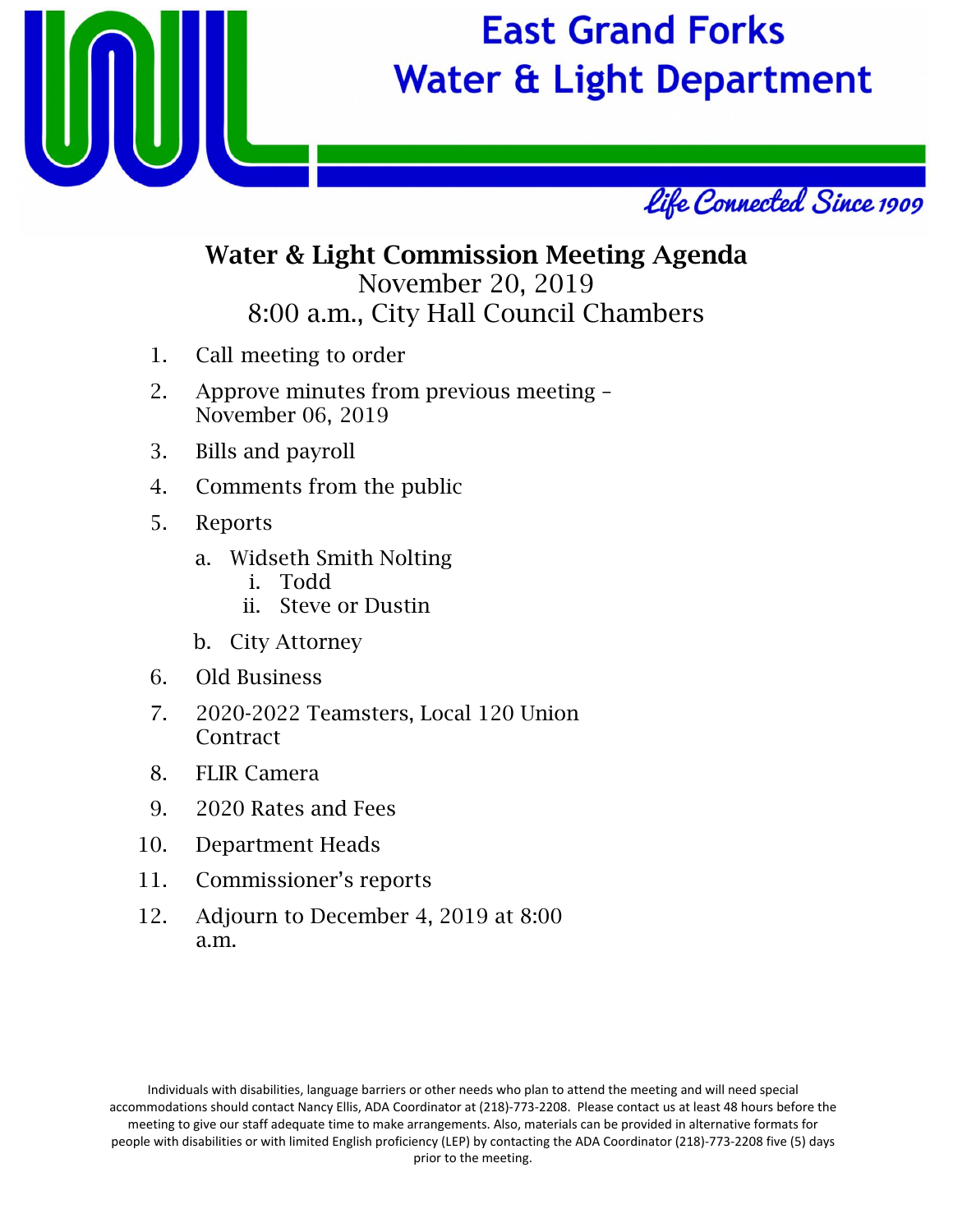Minutes of the regular meeting of the Water, Light, Power and Building Commission of the City of East Grand Forks, Minnesota held November 6, 2019 at 8:00 a.m in the City Council Chambers. Present: Gregoire, Quirk, Grinde Absent: DeMers

Also present: Ron Galstad, Keith Mykleseth, Brian Johnson, Jeff Olson, Steve Emery, Todd Forster, Todd Grabanski, Brianna Feil, Kevin Hatcher, Corey Thompson, and Karla Anderson.

It was moved by Commissioner Quirk seconded by Commissioner Grinde that the minutes of the previous regular meeting of October 16, 2019 be approved as read. Voting Aye: Gregoire, Quirk, Grinde Voting Nay: None

It was moved by Commissioner Quirk seconded by Commissioner Grinde to authorize the Secretary to issue payment of the recommended bills and payroll in the amount of \$444,782.24. Voting Aye: Gregoire, Quirk, Grinde Voting Nay: None

It was moved by Commissioner Quirk seconded by Commissioner Grinde to approve Change Order #1 to the Fusion Automations contract for the 2019 Miscellaneous Electrical Distribution Construction project. Voting Aye: Gregoire, Quirk, Grinde Voting Nay: None

It was moved by Commissioner Quirk seconded by Commissioner Grinde to adjourn at 8:50 a.m. to the next regular meeting on November 20, 2019 at 8:00 am. Aye: Gregoire, Quirk, Grinde Nay: None

> Lori Maloney **Secretary**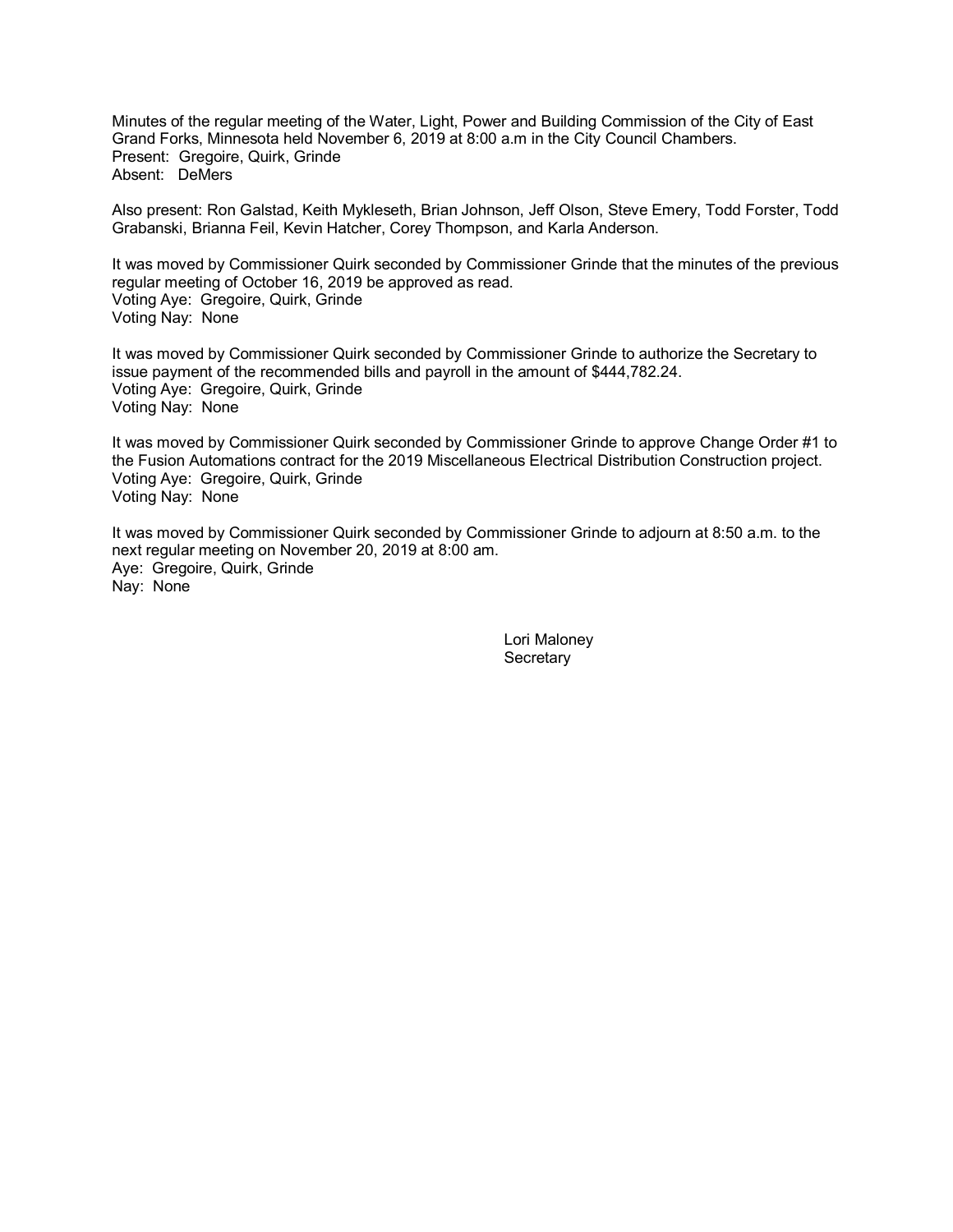## Accounts Payable

## Check Register Totals Only

Printed: 11/14/2019 - 9:57 AM User: khatcher



# **City of East Grand Forks**

P. O. Box 373 East Grand Forks, MN 56721 (218) 773-2483

| <b>Date</b>              | <b>Vendor No</b> | <b>Vendor Name</b>             | <b>Amount</b>         | <b>Voucher</b>                       |
|--------------------------|------------------|--------------------------------|-----------------------|--------------------------------------|
| 11/14/2019<br>11/14/2019 |                  | Commissioner of Revenue        | 58,990.00             | $\boldsymbol{0}$<br>$\boldsymbol{0}$ |
|                          |                  | Check Total:                   | 651,559.15            |                                      |
|                          |                  | <b>COM500</b><br><b>MMP501</b> | MMPA c/o Avant Energy | 592,569.15                           |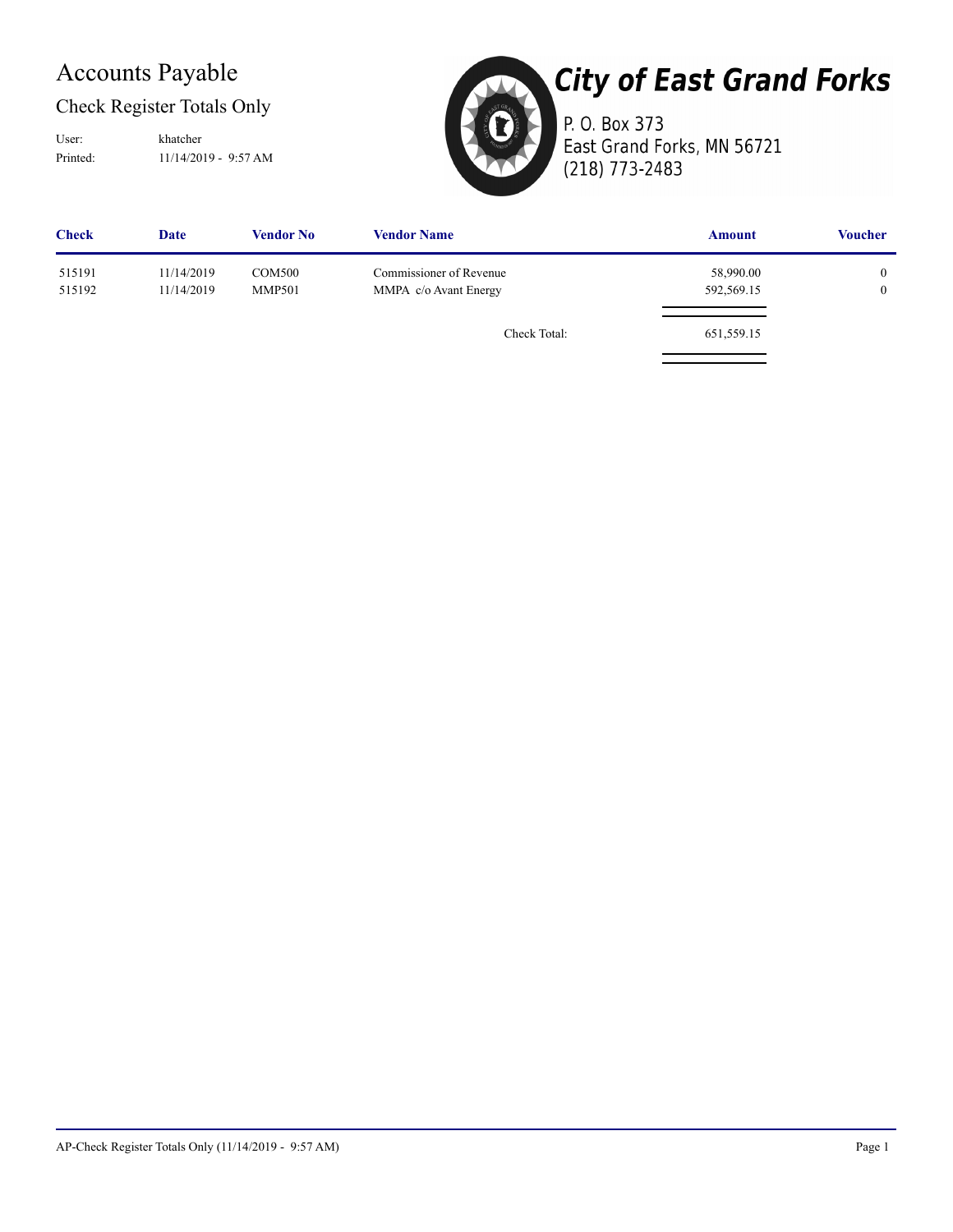## Accounts Payable

## Check Register Totals Only

Printed: 11/18/2019 - 11:27 AM User: khatcher



P. O. Box 373 East Grand Forks, MN 56721 (218) 773-2483

| <b>Check</b> | <b>Date</b> | <b>Vendor No</b>   | <b>Vendor Name</b>                   | <b>Amount</b> | <b>Voucher</b>   |
|--------------|-------------|--------------------|--------------------------------------|---------------|------------------|
| 515193       | 11/20/2019  | UB*01036           | Lura Alanis                          | 119.52        | $\boldsymbol{0}$ |
| 515194       | 11/20/2019  | AME501             | AmeriPride Services Inc              | 157.93        | $\boldsymbol{0}$ |
| 515195       | 11/20/2019  | AND <sub>562</sub> | David E. Anderson                    | 500.00        | $\boldsymbol{0}$ |
| 515196       | 11/20/2019  | <b>AQU501</b>      | Aqua-Pure Inc                        | 6,569.06      | $\boldsymbol{0}$ |
| 515197       | 11/20/2019  | <b>BAT501</b>      | Batteries + Bulbs                    | 17.11         | $\mathbf{0}$     |
| 515198       | 11/20/2019  | <b>BNS503</b>      | <b>BNSF Railway Company</b>          | 1,250.00      | $\boldsymbol{0}$ |
| 515199       | 11/20/2019  | <b>BOR501</b>      | Border States Electric Supply        | 3,324.13      | $\boldsymbol{0}$ |
| 515200       | 11/20/2019  | <b>CAN501</b>      | Cannon Technologies Inc              | 40,729.18     | $\boldsymbol{0}$ |
| 515201       | 11/20/2019  | <b>CEN501</b>      | CenturyLink                          | 95.14         | $\boldsymbol{0}$ |
| 515202       | 11/20/2019  | <b>COP500</b>      | Copy Cat Printing                    | 387.09        | $\boldsymbol{0}$ |
| 515203       | 11/20/2019  | <b>COR560</b>      | Tom Corcoran                         | 500.00        | $\boldsymbol{0}$ |
| 515204       | 11/20/2019  | <b>DIA501</b>      | Diamond Cleaning Supply              | 69.90         | $\mathbf{0}$     |
| 515205       | 11/20/2019  | <b>EGF501</b>      | <b>EGF City</b>                      | 517,735.95    | $\boldsymbol{0}$ |
| 515206       | 11/20/2019  | <b>EGF503</b>      | EGF Food Shelf                       | 100.00        | $\boldsymbol{0}$ |
| 515207       | 11/20/2019  | <b>EXP501</b>      | Exponent                             | 245.00        | $\boldsymbol{0}$ |
| 515208       | 11/20/2019  | <b>FOR501</b>      | Forklifts of MN Inc                  | 140.27        | $\boldsymbol{0}$ |
| 515209       | 11/20/2019  | <b>FOR505</b>      | Forum Communications Company         | 270.00        | $\mathbf{0}$     |
| 515210       | 11/20/2019  | GAL501             | Galstad Jensen & McCann PA           | 2,537.50      | $\boldsymbol{0}$ |
| 515211       | 11/20/2019  | <b>GRA505</b>      | Graymont (WI) LLC                    | 6,393.54      | $\mathbf{0}$     |
| 515212       | 11/20/2019  | <b>HAC501</b>      | Hach Company                         | 760.09        | $\boldsymbol{0}$ |
| 515213       | 11/20/2019  | <b>HAR501</b>      | Hardware Hank                        | 681.41        | $\boldsymbol{0}$ |
| 515214       | 11/20/2019  | <b>HEA501</b>      | HeatShare                            | 100.00        | $\boldsymbol{0}$ |
| 515215       | 11/20/2019  | <b>HUG501</b>      | Hugo's #5                            | 80.98         | $\boldsymbol{0}$ |
| 515216       | 11/20/2019  | <b>IHM500</b>      | iHeartMedia                          | 539.00        | $\mathbf{0}$     |
| 515217       | 11/20/2019  | <b>KRO500</b>      | <b>KROX-AM</b>                       | 180.00        | $\mathbf{0}$     |
| 515218       | 11/20/2019  | LEI501             | Leighton Broadcasting                | 798.00        | $\boldsymbol{0}$ |
| 515219       | 11/20/2019  | LOC501             | Locators & Supplies Inc              | 729.22        | $\boldsymbol{0}$ |
| 515220       | 11/20/2019  | <b>MAY501</b>      | Mayo Mfg Inc                         | 113.33        | $\boldsymbol{0}$ |
| 515221       | 11/20/2019  | <b>MDH501</b>      | MN Dept of Health (MDH)              | 4,649.00      | $\boldsymbol{0}$ |
| 515222       | 11/20/2019  | <b>MND507</b>      | MN Dept of Labor & Industry          | 20.00         | $\boldsymbol{0}$ |
| 515223       | 11/20/2019  | NCB501             | North Country Food Bank              | 100.00        | $\boldsymbol{0}$ |
| 515224       | 11/20/2019  | <b>NOR507</b>      | Northdale Oil                        | 121.12        | $\mathbf{0}$     |
| 515225       | 11/20/2019  | <b>POR501</b>      | Porta-Mix Concrete Inc               | 127.60        | $\boldsymbol{0}$ |
| 515226       | 11/20/2019  | <b>RKO501</b>      | RKO Print & Promo                    | 2,110.03      | $\boldsymbol{0}$ |
| 515227       | 11/20/2019  | <b>RMB500</b>      | RMB Environmental Laboratories, Inc. | 95.00         | $\boldsymbol{0}$ |
| 515228       | 11/20/2019  | ROT502             | Rotary Club of EGF                   | 100.00        | $\boldsymbol{0}$ |
| 515229       | 11/20/2019  | <b>SAN501</b>      | Sanford Health Occupational Medicine | 100.00        | $\boldsymbol{0}$ |
| 515230       | 11/20/2019  | UB*01039           | Kristen A Slover                     | 172.63        | $\boldsymbol{0}$ |
| 515231       | 11/20/2019  | <b>SUN500</b>      | Sun Dot Communications, LLC          | 89.99         | $\boldsymbol{0}$ |
| 515232       | 11/20/2019  | UB*01037           | Ashley Thompson                      | 76.52         | $\boldsymbol{0}$ |
| 515233       | 11/20/2019  | <b>WAT501</b>      | Water & Light Department             | 3,023.14      | $\boldsymbol{0}$ |
| 515234       | 11/20/2019  | UB*01038           | Craig Welter                         | 22.74         | $\boldsymbol{0}$ |
| 515235       | 11/20/2019  | <b>XCE501</b>      | Xcel Energy                          | 178.17        | $\boldsymbol{0}$ |
| 515236       | 11/20/2019  | <b>XCE502</b>      | Xcel Energy                          | 4,395.98      | 0                |
|              |             |                    | Check Total:                         | 600,505.27    |                  |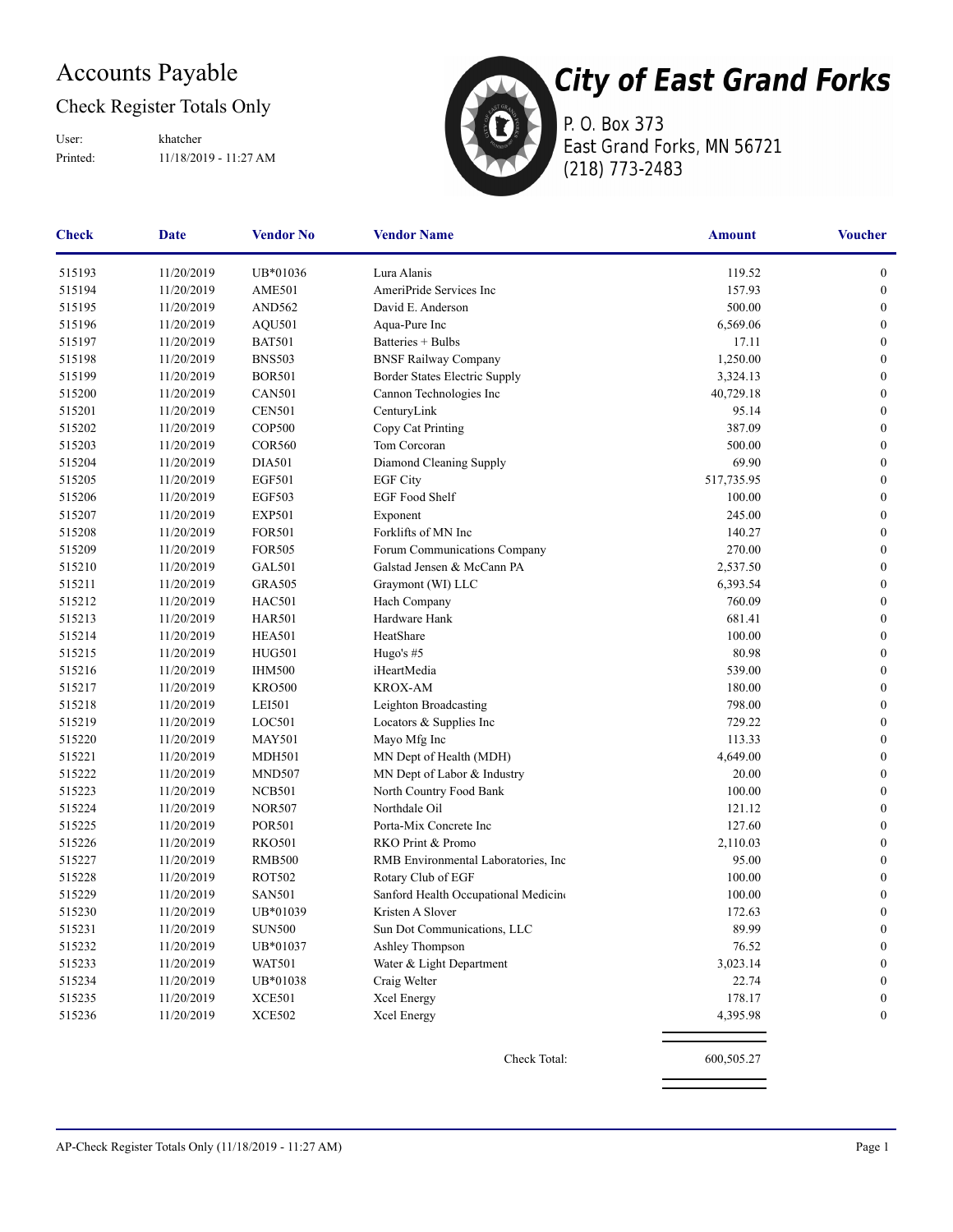## **Rebates 11-20-19**

| AC Tune Up                      | King                                 | \$<br>60.00  |
|---------------------------------|--------------------------------------|--------------|
| <b>AC Tune Up</b>               | Janssen                              | \$<br>60.00  |
| <b>ECM</b>                      | Marti                                | \$<br>150.00 |
| <b>ECM</b>                      | Wolff                                | \$<br>150.00 |
| <b>Front Load Washer</b>        | <b>Berry</b>                         | \$<br>100.00 |
| <b>LED</b>                      | King                                 | \$<br>109.10 |
| <b>LED</b>                      | Enright                              | \$<br>146.08 |
| <b>LED</b>                      | Votava                               | \$<br>80.00  |
| <b>LED</b>                      | Moore                                | \$<br>8.52   |
| Mini Split Ductless AC          | Martin                               | \$<br>100.00 |
| Recycle                         | <b>Brune</b>                         | \$<br>50.00  |
| Recycle                         | Johnson                              | \$<br>50.00  |
| Refrigerator                    | Sandbeck                             | \$<br>75.00  |
| Refrigerator/Recycle/Dishwasher | Langerud                             | \$<br>175.00 |
| <b>Water Heater</b>             | Skalicky                             | \$<br>50.00  |
| Weatherization                  | Anderson-1 Storm Door & 1 Entry Door | \$<br>500.00 |
| Weatherization                  | Corcoran-10 Windows                  | \$<br>500.00 |
|                                 | Total:                               | \$2,363.70   |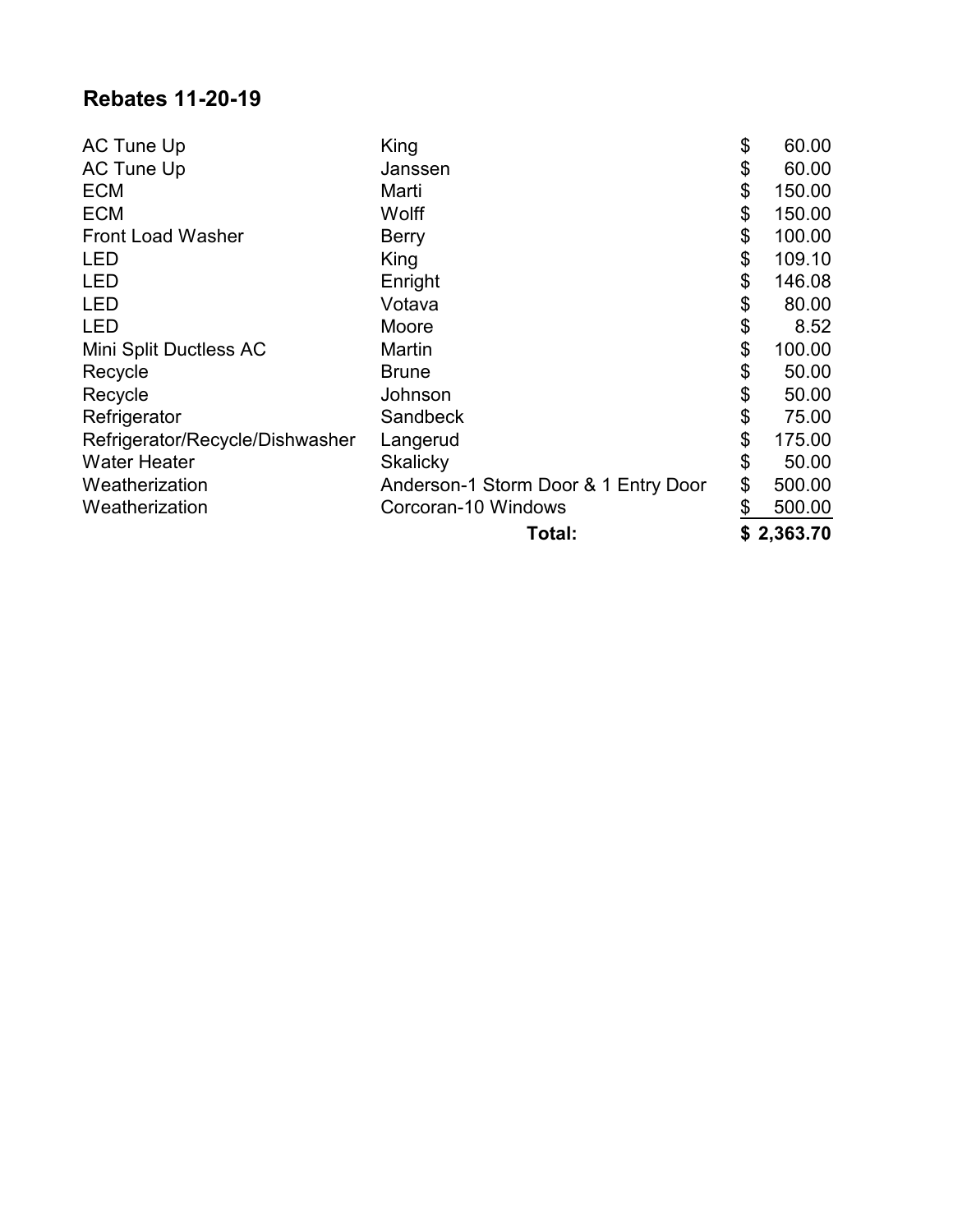# **Request for Water and Light Commission Action**

| Date:        | 11-18-2019                                        |
|--------------|---------------------------------------------------|
| To:          | Water and LIght Commission                        |
| <b>From:</b> | Keith Mykleseth                                   |
| RE:          | 2020–2022 Teamsters, Local No. 120 Union Contract |

#### **Background:**

Existing union contract expires 12-31-2019. Commissioners Mike Quirk, Josh Grinde and I met with the labor union representatives on October 15, 2019 and tentatively agreed to a new three year contract. The labor union held meeting on November 14 and approved the 2020-2022 contract. Materials to be provided at the Water and Light Commission Meeting.

#### **Recommendation:**

Recommend the Water and Light Commission approve the proposed 2020-2022 Teamsters, Local No. 120 Labor Union Contract as presented.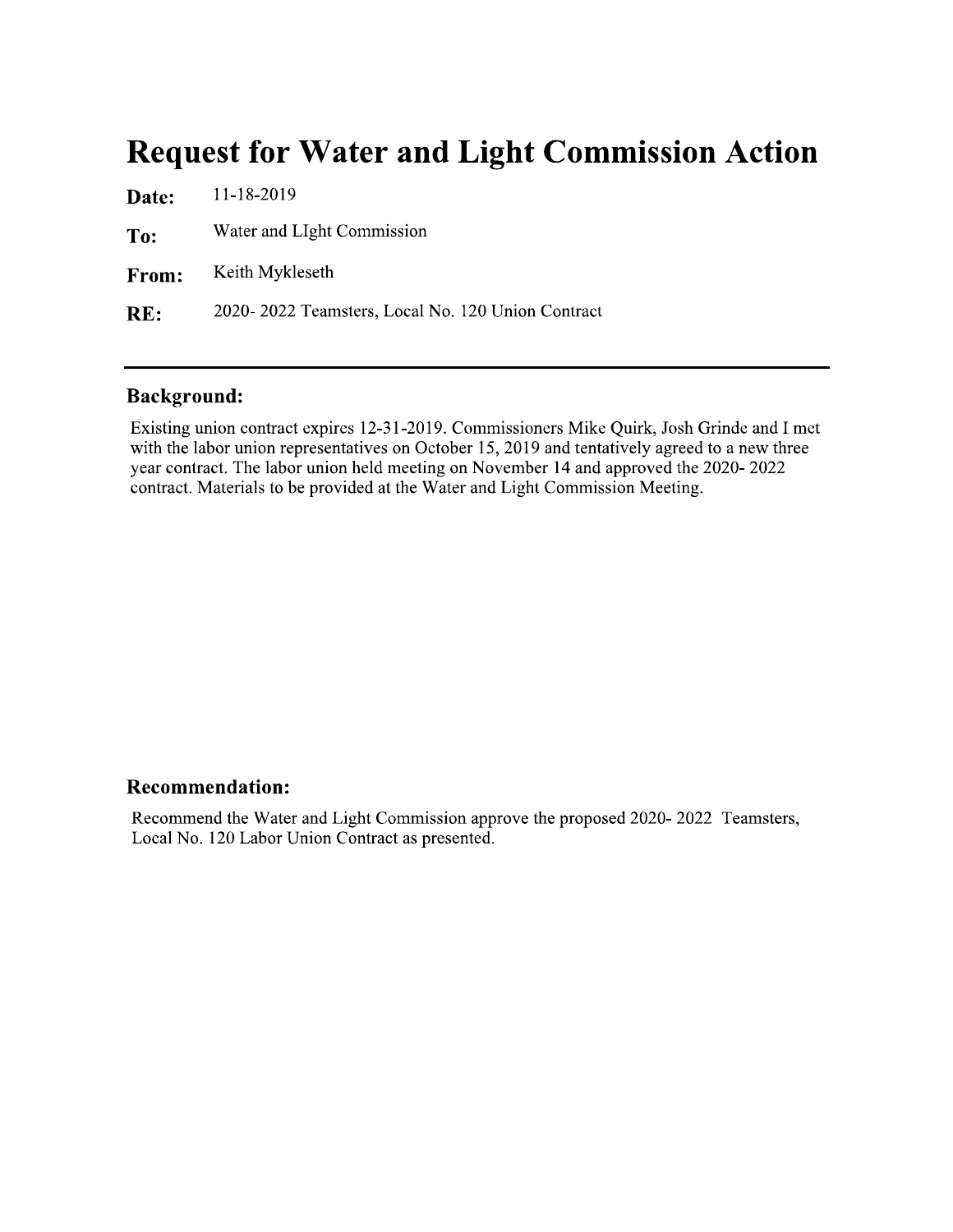# **Request for Water and Light Commission Action**

**Date:**  11/15/19

**To:**  Water & Light Commissioners

**From:**  Jeff Olson

**RE:**  FLIR camera

#### **Background:**

The present infrared camera the department has is nearing 20 years old and doesn't support the needs anymore.

#### **Recommendation:**

It's my recommendation for the Commissioners to approve the purchase of a model T860 FLIR camera and 2 FLIR C2 cameras.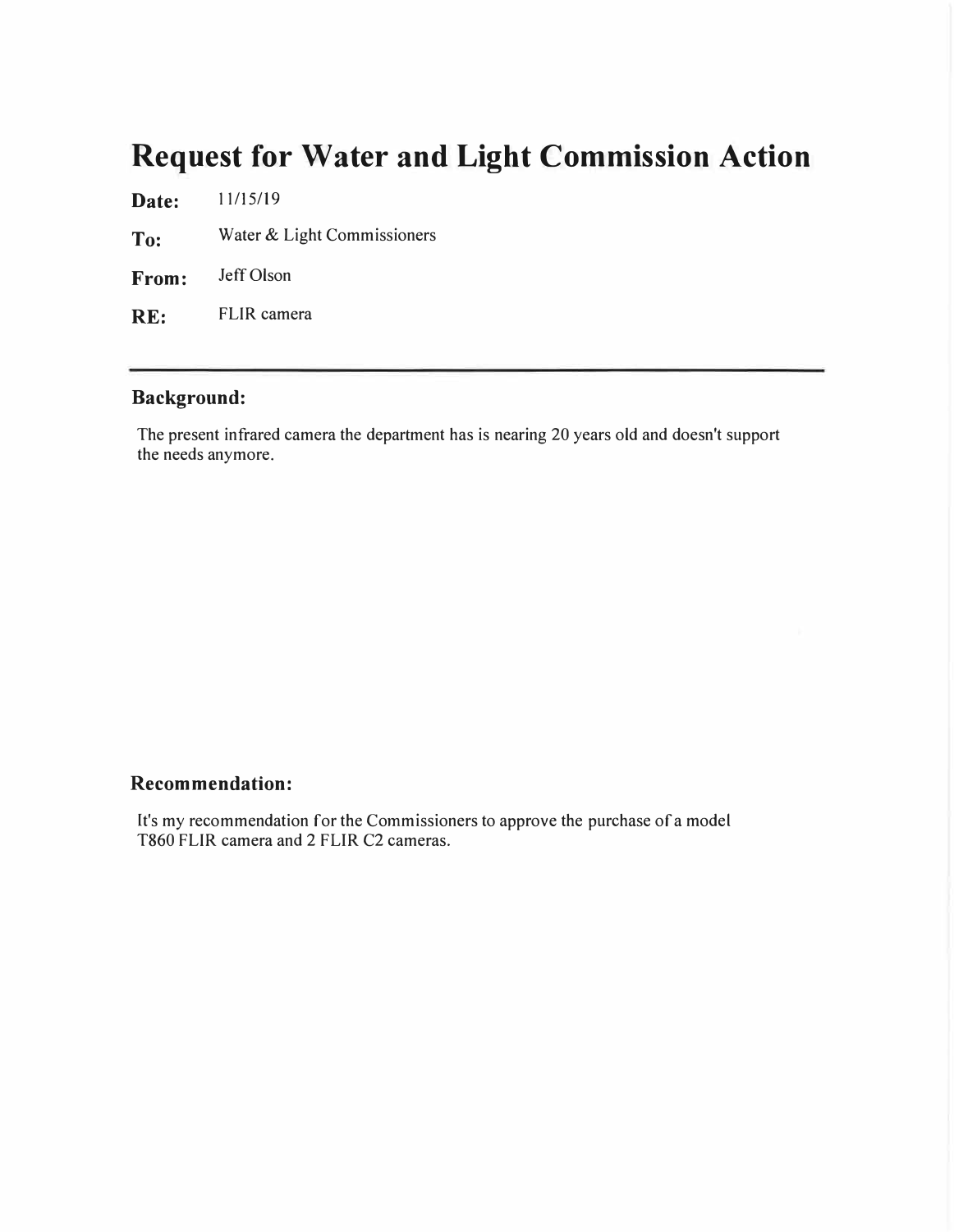

4434 16TH AVENUE CIR N GRAND FORKS ND 58203-0817 Phone: 701-402-2950 Fax: 701-402-2999

To: EAST GRAND FORKS CITY OF-GOV **WATER & LIGHT DEPT** 1010 5TH AVE NE EAST GRAND FORKS MN 56721-1616 Attn: Jeff Olson Phone: 218-773-0515 218-773-9240 Fax: Email:

Date: Proj Name: GB Quote #: Release Nbr: Purchase Order Nbr: Additional Ref# Valid From: Valid To: Contact: Email:

11/13/2019 **FLIR QUOTE** 0234110685

11/13/2019 12/13/2019 **JAMES JUBIE** james.jubie@graybar.com

#### **Proposal**

We Appreciate Your Request and Take Pleasure in Responding As Follows

Notes: Due to stock limits and demand at the factory, please allow 6-7 weeks leadtime plus transit time.

| Item | Item/Type Quantity | Supplier                     | Catalog Nbr | Description                                                               | Price Unit  | Ext.Price   |
|------|--------------------|------------------------------|-------------|---------------------------------------------------------------------------|-------------|-------------|
| 100  |                    | 2 EA FLIR SYSTEMS 72001-0101 |             |                                                                           | $$415.75$ 1 | \$831.50    |
|      | ***Item Note:***   |                              |             | FLIR C2 Compact Professional Thermal Camera w/MSX 80 x 60 Resolution/9Hz. |             |             |
| 200  |                    | 1 EA FLIR SYSTEMS 89202-0101 |             | FLIR T860 W/ 24°<br>LENS 640X480<br>$-40^{\circ}$ C TO $+2000^{\circ}$ C  | \$22,409.51 | \$22,409.51 |

Total in USD (Tax not included): \$23,241.01

This equipment and associated installation charges may be financed for a low monthly payment through Graybar Financial Services (subject to credit approval). For more information call 1-800-241-7408 to speak with a leasing specialist.

To learn more about Graybar, visit our website at www.graybar.com

24-Hour Emergency Phone#: 1-800-GRAYBAR

Subject to the standard terms and conditions set forth in this document. Unless otherwise noted,freight terms are F.O.B. shipping point prepaid and bill. Unless noted the estimated ship date will be determined at the time of order placement.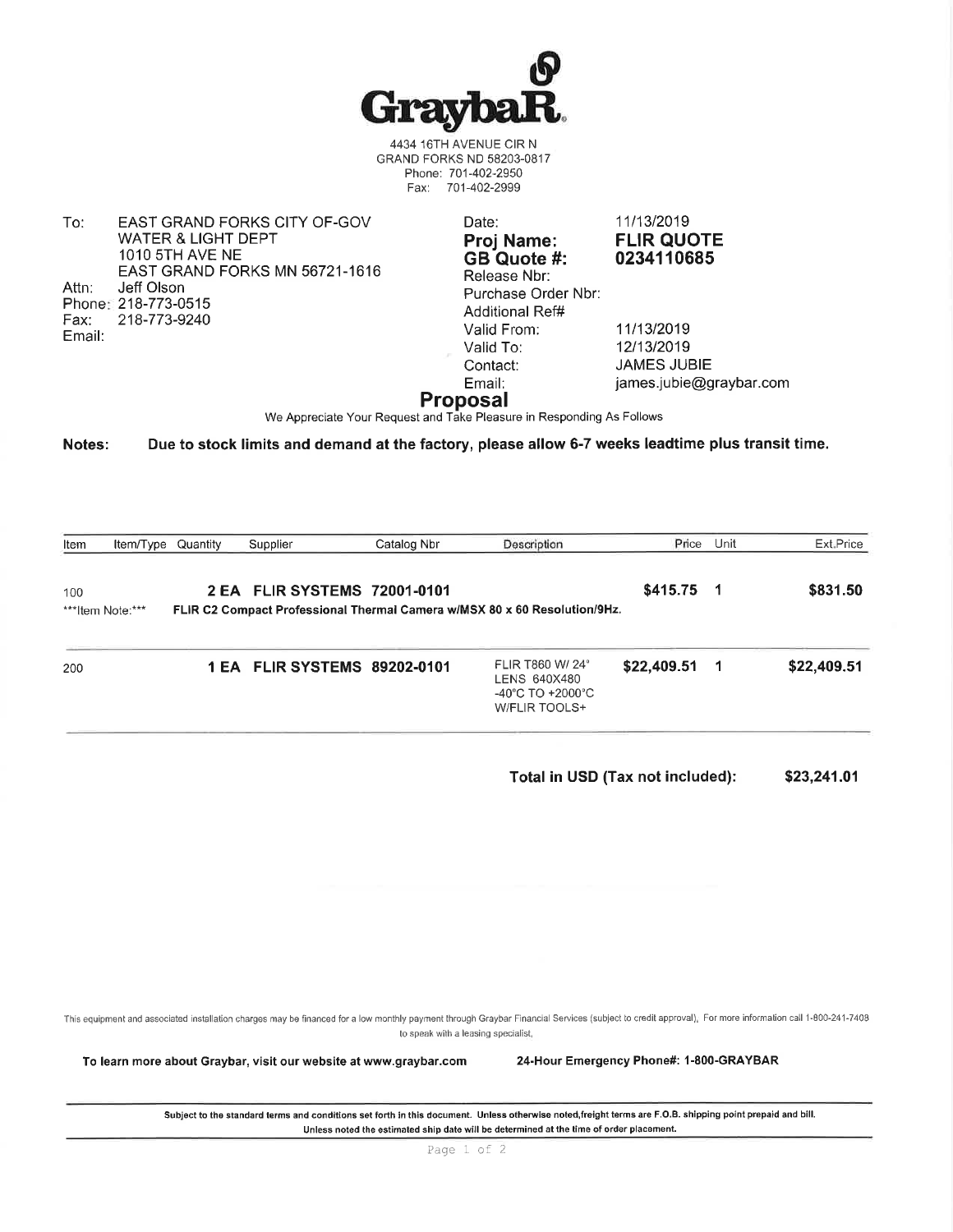

#### **Border States Electric Supply Shealy Electrical Wholesalers**

Border States Electric - GFK 2104 Mill Road Grand Forks ND 58203-1542 Phone: 701-772-3477

> East Grand Forks Water & Light Dept<br>1010 5th Ave NE East Grand Forks MN 56721-1616

#### Quote

25,865.84

**BSE Quote: 25440751** Sold-To Acct #: 3443 Valid From: 11/05/2019 To: 11/12/2019 PO No: Flir quotes

Created By: Dustin Stangler Tel No: 701-297-4735 Fax No: 701-237-9811

> Inco Terms: FOB ORIGIN

Payment Terms: Net 25th prox

Taxes, if applicable, are not included.

| Cust Item | <b>BSE</b> Item | Material<br>MFG - Description                                                                                                                                                                                                                                                                                  | <b>Quantity</b> | Price         | Per | <b>UoM</b> | Value     |
|-----------|-----------------|----------------------------------------------------------------------------------------------------------------------------------------------------------------------------------------------------------------------------------------------------------------------------------------------------------------|-----------------|---------------|-----|------------|-----------|
|           | 000010          | 3254337<br>FLIR - C2 COMPACT THERMAL CAM.                                                                                                                                                                                                                                                                      | 2 EA            | 456.07 / 1    |     | EA         | 912.14    |
|           | 000030          | 3482294<br>FLIR - T860-24 IMAGER W/ 24DEG LENS<br>T840 includes everything you need to get going: Hand strap/neck strap, lens cover, two batteries, one<br>quick charge battery base, one USB-C to HDMI adapter, FLIR branded transport/storage case, one USB-A<br># USB-C cable, and one USB-C # USB-C cable. | <b>1 EA</b>     | 24.953.70 / 1 |     | EA         | 24.953.70 |

#### **Total Value**

To access BSE's Terms and Conditions of Sale, please go to https://www.borderstateselectric.com

Shipping and handling fees in this quote are an estimate only and will be finalized at the time of Invoice.

> All clerical errors contained herein are subject to correction. In the event of any cost or price increases from manufacturers or other suppliers, caused by, but not limited to, currency fluctuations, raw material or labor prices, fuel or transportation cost increases, and any import tariffs, taxes, fees, or surcharges. BSE reserves the exclusive right to change its pricing at the time of shipping and will provide notice of any such change to its customers prior to costs being incurred.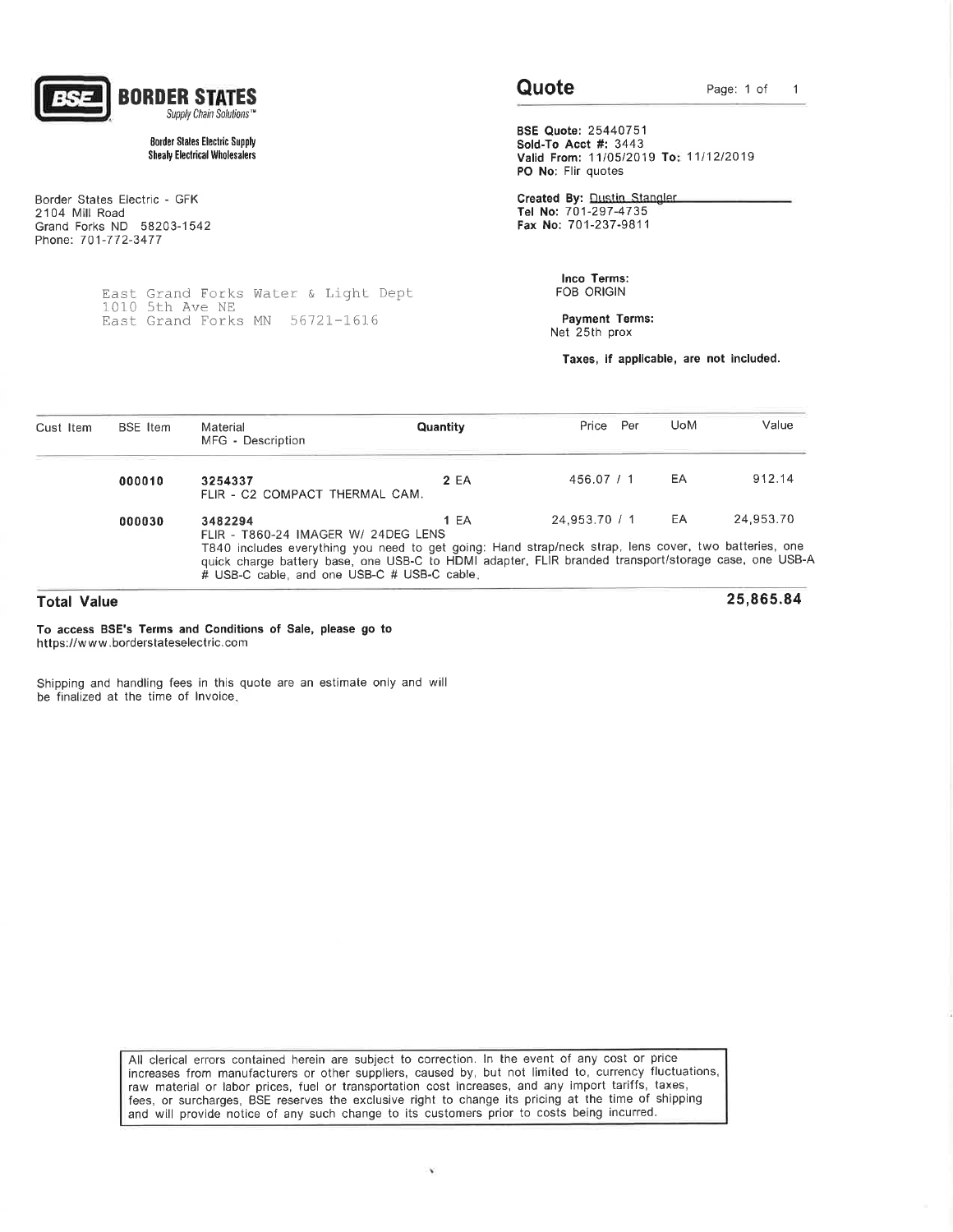# **Request for Water and Light Commission Action**

| 11-15-2019                                      |
|-------------------------------------------------|
| Water and Light Commission                      |
| Keith Mykleseth                                 |
| Proposed 2020 Electric and Water Rates and Fees |
|                                                 |

### **Background:**

Attached are the proposed rates and fees for 2020. Additional information will be provided at the meeting.

### **Recommendation:**

Recommend the Water and Light Commission approve the proposed 2020 rates and fees as presented, and instruct staff to draft the 2020 rate resolutions for signature.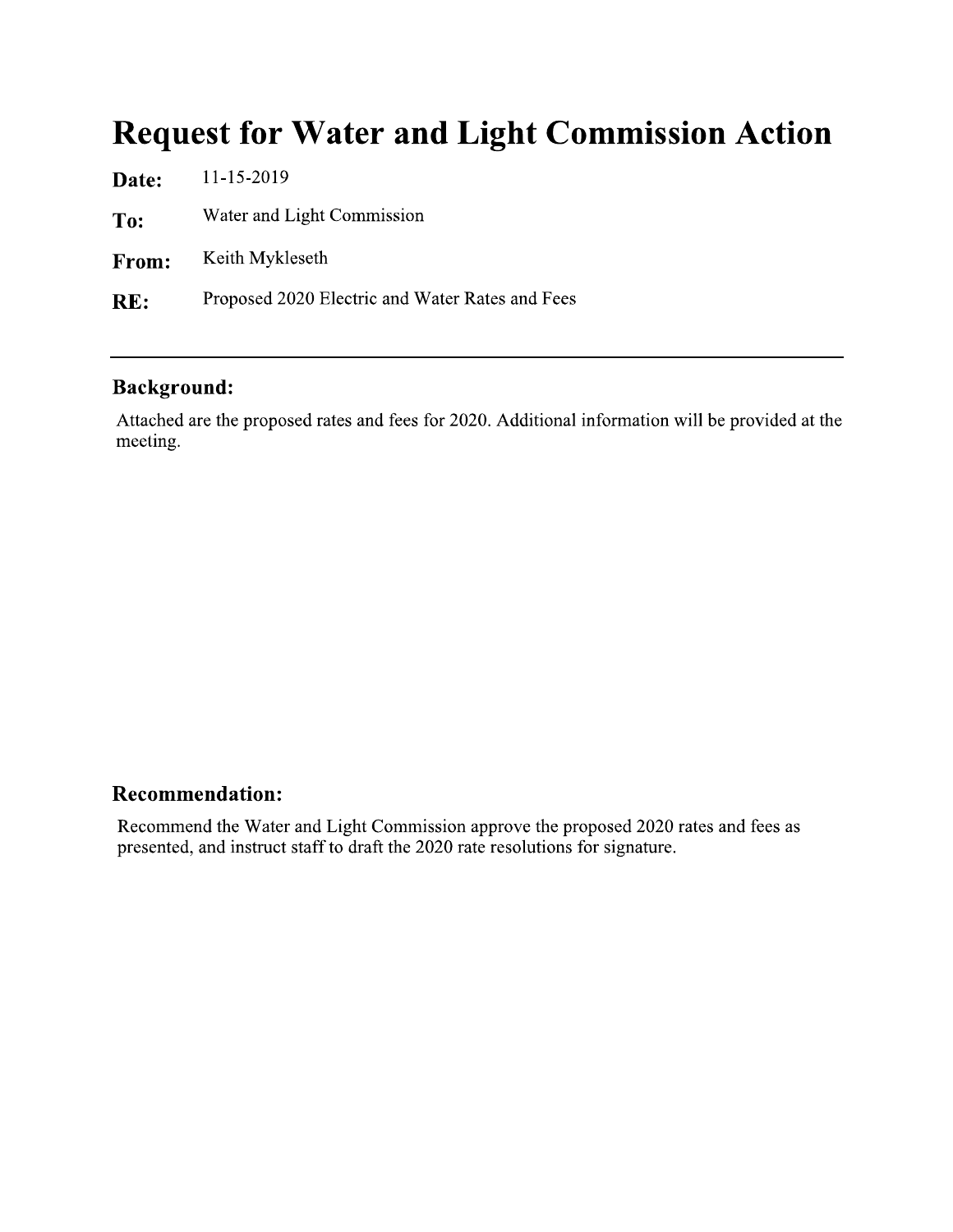

## PROPOSED 2020 ELECTRIC RATES AND FEES

#### ELECTRIC RATES

| Res Gen Electric         | 10.659¢/kwh +- Energy Adj   |
|--------------------------|-----------------------------|
| <b>Res Electric Heat</b> | 10.085¢/kwh +- Energy Adj   |
| Off Peak                 | 7.314¢/kwh +- Energy Adj    |
| Small Commercial         | 8.476¢/kwh +- Energy Adj    |
| Large Commercial         | <b>Call Business Office</b> |
|                          | 218-773-1163                |

#### ELECTRIC FIXED CHARGES

| <b>Res Gen Electric</b>  | \$7.75/month                |
|--------------------------|-----------------------------|
| <b>Res Electric Heat</b> | \$7.75/month                |
| Off Peak                 | \$7.75/month                |
| <b>Small Commercial</b>  | \$9.75/month                |
| Large Commercial         | <b>Call Business Office</b> |
|                          | 218-773-1163                |

#### NEW CONSTRUCTION ELECTRIC FEES Temporary Electric Service

| 120/240 Volt Single Phase | \$60.00 |
|---------------------------|---------|
| Other than above          | Cost    |

#### Electric Underground Installation Charges

200 AMP cable in Underground area \$250.00 for 1<sup>st</sup> 100 feet *(Installation over 100 ft charged \$1.50/ft over 100 ft)* 200 Amp Cable in Underground Area Garage service-side of easement \$250.00 for 1<sup>st</sup> 100 feet  *(Installation over 100 ft charged \$1.50/ft over 100 ft)*  200 Amp Cable in Underground Area Garage service-opposite side of easement \$300.00 for 1<sup>st</sup> 100 feet  *(Installation over 100 ft charged \$1.50/ft over 100 ft)*  320 AMP cable in Underground area \$375.00 for 1st 100 feet  *(Installation over 100 ft charged \$2.25/ft over 100 ft)*

400 AMP cable in Underground area \$500.00 for 1st 100 feet  *(Installation over 100 ft charged \$3.00/ft over 100 ft)*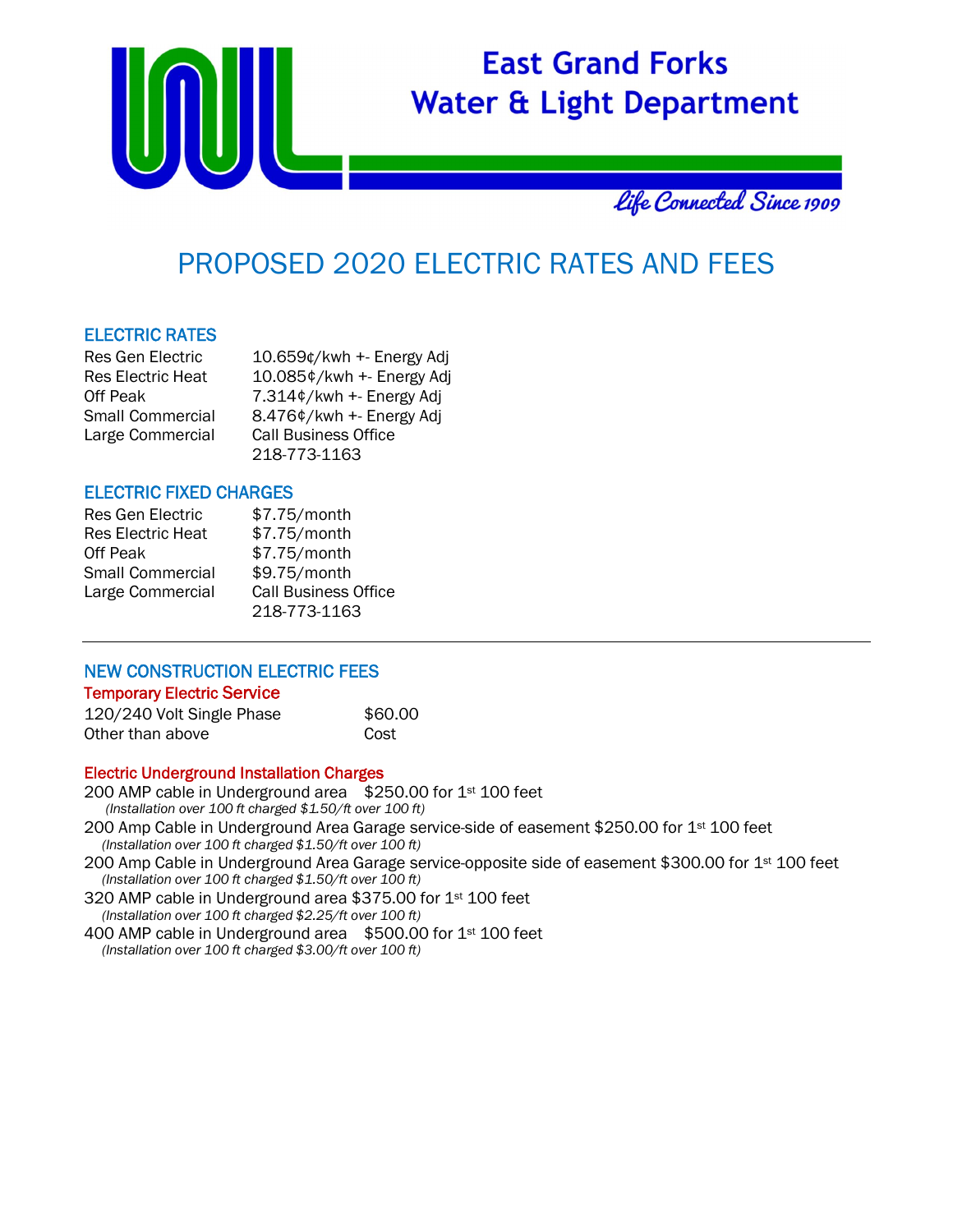

# $\mathbf{t}$ لي<br>أ

**Your Hometown Utility Since 1909** 

# 2019 ELECTRIC RATES AND FEES

 $\overline{a}$ 

#### ELECTRIC RATES

| Res Gen Electric        | 10.553¢/kwh +- Energy Adj        |
|-------------------------|----------------------------------|
| Res Electric Heat       | 9.985¢/kwh +- Energy Adj         |
| Off Peak                | $7.242 \zeta$ /kwh +- Energy Adj |
| <b>Small Commercial</b> | 8.392¢/kwh +- Energy Adj         |
| Large Commercial        | <b>Call Business Office</b>      |
|                         | 218-773-1163                     |

#### ELECTRIC FIXED CHARGES

| Res Gen Electric         | $$7.75/m$ onth              |
|--------------------------|-----------------------------|
| <b>Res Electric Heat</b> | $$7.75/m$ onth              |
| <b>Off Peak</b>          | $$7.75/m$ onth              |
| <b>Small Commercial</b>  | $$9.75/m$ onth              |
| Large Commercial         | <b>Call Business Office</b> |
|                          | 218-773-1163                |

#### NEW CONSTRUCTION ELECTRIC FEES

#### Temporary Electric Service

| 120/240 Volt Single Phase | \$60.00 |
|---------------------------|---------|
| Other than above          | Cost    |

#### Electric Underground Installation Charges

200 AMP cable in Underground area  $$250.00$  for 1st 100 feet (Installation over 100 ft charged \$1.50/ft over 100 ft) 200 Amp Cable in Underground Area Garage service-side of easement \$250.00 for 1<sup>st</sup> 100 feet

- (Installation over 100 ft charged \$1.50/ft over 100 ft)
- 200 Amp Cable in Underground Area Garage service-opposite side of easement \$300.00 for 1st 100 feet (Installation over 100 ft charged \$1.50/ft over 100 ft)

320 AMP cable in Underground area \$375.00 for 1st 100 feet (Installation over 100 ft charged \$2.25/ft over 100 ft)

400 AMP cable in Underground area \$500.00 for 1st 100 feet (Installation over 100 ft charged \$3.00/ft over 100 ft)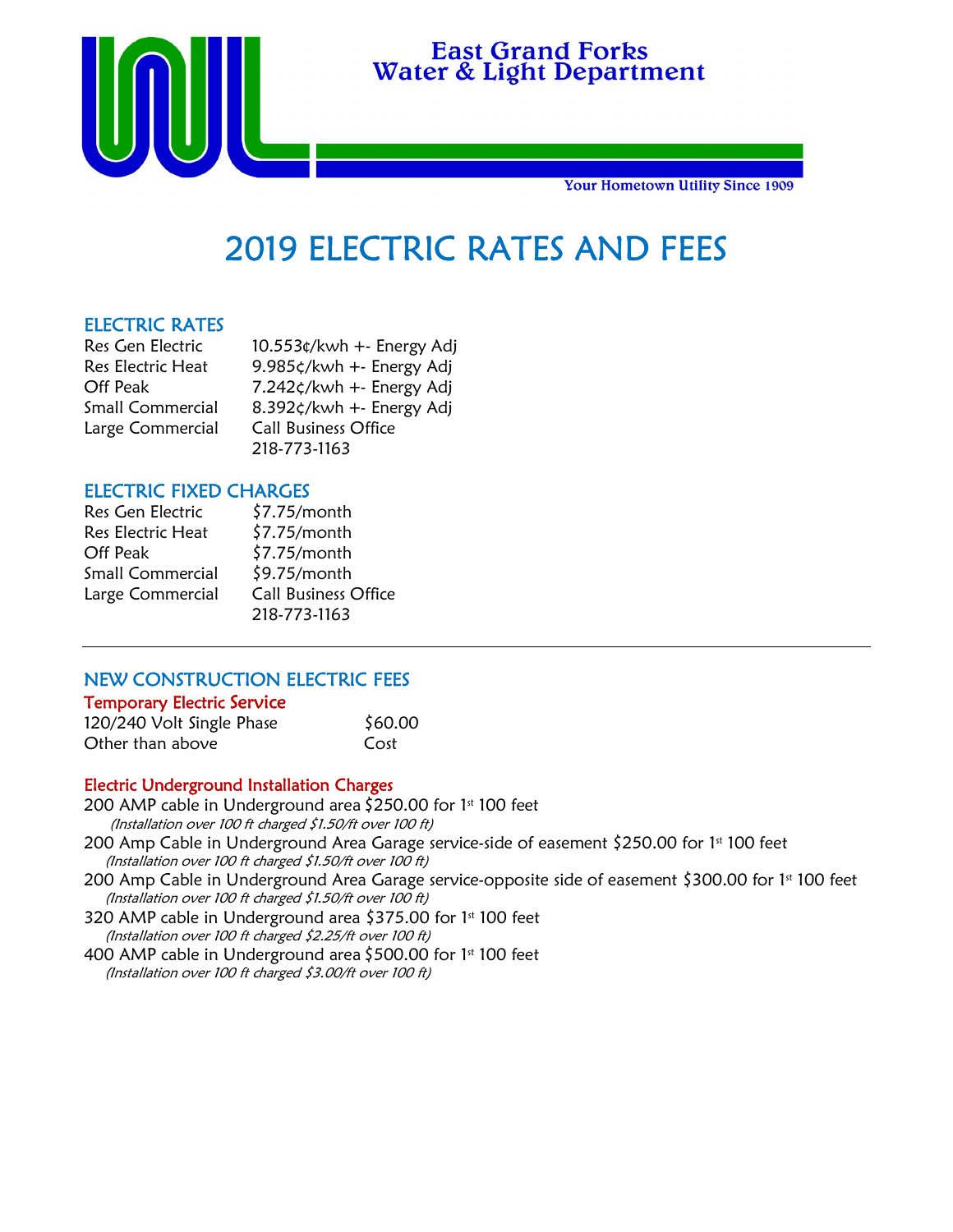

# Life Connected Since 1909

## PROPOSED 2020 WATER RATES AND FEES

#### WATER RATES

| Residential: | $1st 4,000$ gallons          | \$6.60/Thousand |
|--------------|------------------------------|-----------------|
|              | <b>Excess gallons</b>        | \$8.45/Thousand |
| Apartments:  | $1st$ 4,000 gallons per unit | \$6.60/Thousand |
|              | Excessgallons                | \$8.45/Thousand |
| Commercial:  | 1st 36,000 gallons           | \$6.60/Thousand |
|              | Excessgallons                | \$8.45/Thousand |

#### Minnesota Dept of Health Water Service Fee

All water connections are charged a fee of 81¢ per month which is sent to the MN Dept of Health.

#### WATER FIXED CHARGES

| 5/8"                              | Meter | \$9.00 per month   |  |
|-----------------------------------|-------|--------------------|--|
| 3/4"                              | Meter | \$9.00 per month   |  |
| 1"                                | Meter | \$14.46 per month  |  |
| $1\frac{1}{2}$                    | Meter | \$28.92 per month  |  |
| 2"                                | Meter | \$46.27 per month  |  |
| $2\frac{1}{2}$                    | Meter | \$57.86 per month  |  |
| 3"                                | Meter | \$86.77 per month  |  |
| 4"                                | Meter | \$143.04 per month |  |
| 6"                                | Meter | \$289.27 per month |  |
| Over 6" Meter call the Department |       |                    |  |

#### WATER SERVICE CONNECTION FEE (for new construction)

- 3/4" Regular Meter \$180.00
- 1" Regular Meter \$235.00
- 1 1/2" Regular Meter \$595.00
- 2" Meters & Larger Call the Department